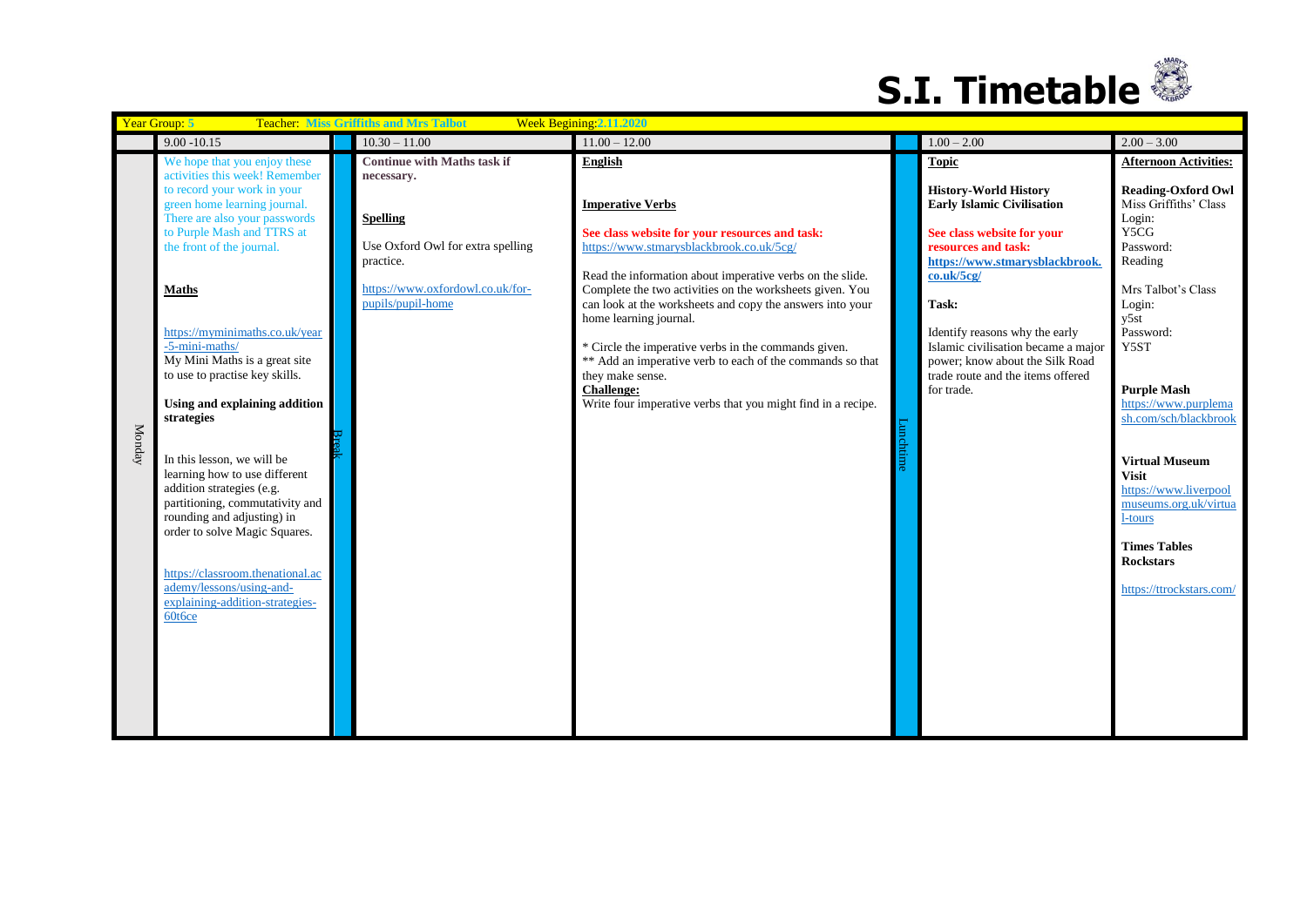

|         | Week Begining: 2.11.2020<br>Year Group: 5<br><b>Teacher: Miss Griffiths and Mrs Talbot</b>                                                                                                                                                                                                                    |                                                                                                         |                                                                                                                                                          |  |                                                                                                                                                                                                                                                                                                                                                                                                                                                                                                                                                                                                      |                                                                                                                                                                                                    |  |  |
|---------|---------------------------------------------------------------------------------------------------------------------------------------------------------------------------------------------------------------------------------------------------------------------------------------------------------------|---------------------------------------------------------------------------------------------------------|----------------------------------------------------------------------------------------------------------------------------------------------------------|--|------------------------------------------------------------------------------------------------------------------------------------------------------------------------------------------------------------------------------------------------------------------------------------------------------------------------------------------------------------------------------------------------------------------------------------------------------------------------------------------------------------------------------------------------------------------------------------------------------|----------------------------------------------------------------------------------------------------------------------------------------------------------------------------------------------------|--|--|
|         | $9.00 - 10.15$                                                                                                                                                                                                                                                                                                | $10.30 - 11.00$                                                                                         | $11.00 - 12.00$                                                                                                                                          |  | $1.00 - 2.00$                                                                                                                                                                                                                                                                                                                                                                                                                                                                                                                                                                                        | $2.00 - 3.00$                                                                                                                                                                                      |  |  |
|         | Remember that you can create<br>a blog on Purple Mash to<br>showcase your home learning!                                                                                                                                                                                                                      | <b>Continue with Maths task if</b><br>necessary.<br><b>Spelling</b>                                     | English<br>Check your understanding of imperative verbs with this                                                                                        |  | <b>Come and See</b><br><b>Life Choices-Reveal</b><br>See class website for your<br>resources and task:                                                                                                                                                                                                                                                                                                                                                                                                                                                                                               | <b>Reading-Oxford Owl</b><br>Miss Griffiths' Class<br>Login:<br>Y5CG                                                                                                                               |  |  |
|         | <b>Maths</b><br>https://myminimaths.co.uk/year<br>-5-mini-maths/<br>My Mini Maths is a great site<br>to use to practise key skills.<br>Using and explaining addition<br>and subtraction strategies                                                                                                            | Use Oxford Owl for extra spelling<br>practice.<br>https://www.oxfordowl.co.uk/for-<br>pupils/pupil-home | task.<br>Tick the sentence in each box which is a command.<br>See class website for your resources and task:<br>https://www.stmarysblackbrook.co.uk/5cg/ |  | https://www.stmarysblackbrook.co<br>uk/5cg/<br>It was he who gave gitts to<br>people; he appointed some<br>to be apostles, others to be<br>prophets, others to be<br>evangelists, others to be<br>pastors and teachers.<br>He did this to prepare all<br>God's people for the work<br>of Christian service, in orde<br>And so we shall all come<br>to build up the body of<br>together to that oneness in<br>our faith and in our<br>mowledge of the Son of<br>God; we shall become<br>mature people.<br>We must grow up in every<br>way to be like Christ.<br>shedans 4, 11, 13, 15<br>Clame & Seel | Password:<br>Reading<br>Mrs Talbot's Class<br>Login:<br>y5st<br>Password:<br>Y5ST<br><b>Purple Mash</b><br>https://www.purplema                                                                    |  |  |
| Tuesday | In this lesson, we will be<br>learning how to use the most<br>efficient addition and<br>subtraction strategies. We will<br>apply this knowledge to solving<br>addition pyramids.<br>https://classroom.thenational.<br>academy/lessons/using-and-<br>explaining-addition-and-<br>subtraction-strategies-6hk38c |                                                                                                         |                                                                                                                                                          |  | Tasks:<br>Answer the key questions. Write<br>the answers in your home learning<br>journal.<br>Using your answers to the key<br>questions and the reading from<br>Ephesians, design a job description<br>for the position/role of someone in<br>Christian service and explain how<br>the person must have grown up to<br>be like Christ.<br><b>OR</b><br>Design a series of interview<br>questions that could be used at a<br>'job interview' for the post of<br>'Follower of Jesus'.                                                                                                                 | sh.com/sch/blackbrook<br><b>Virtual Museum</b><br><b>Visit</b><br>https://www.liverpool<br>museums.org.uk/virtua<br>1-tours<br><b>Times Tables</b><br><b>Rockstars</b><br>https://ttrockstars.com/ |  |  |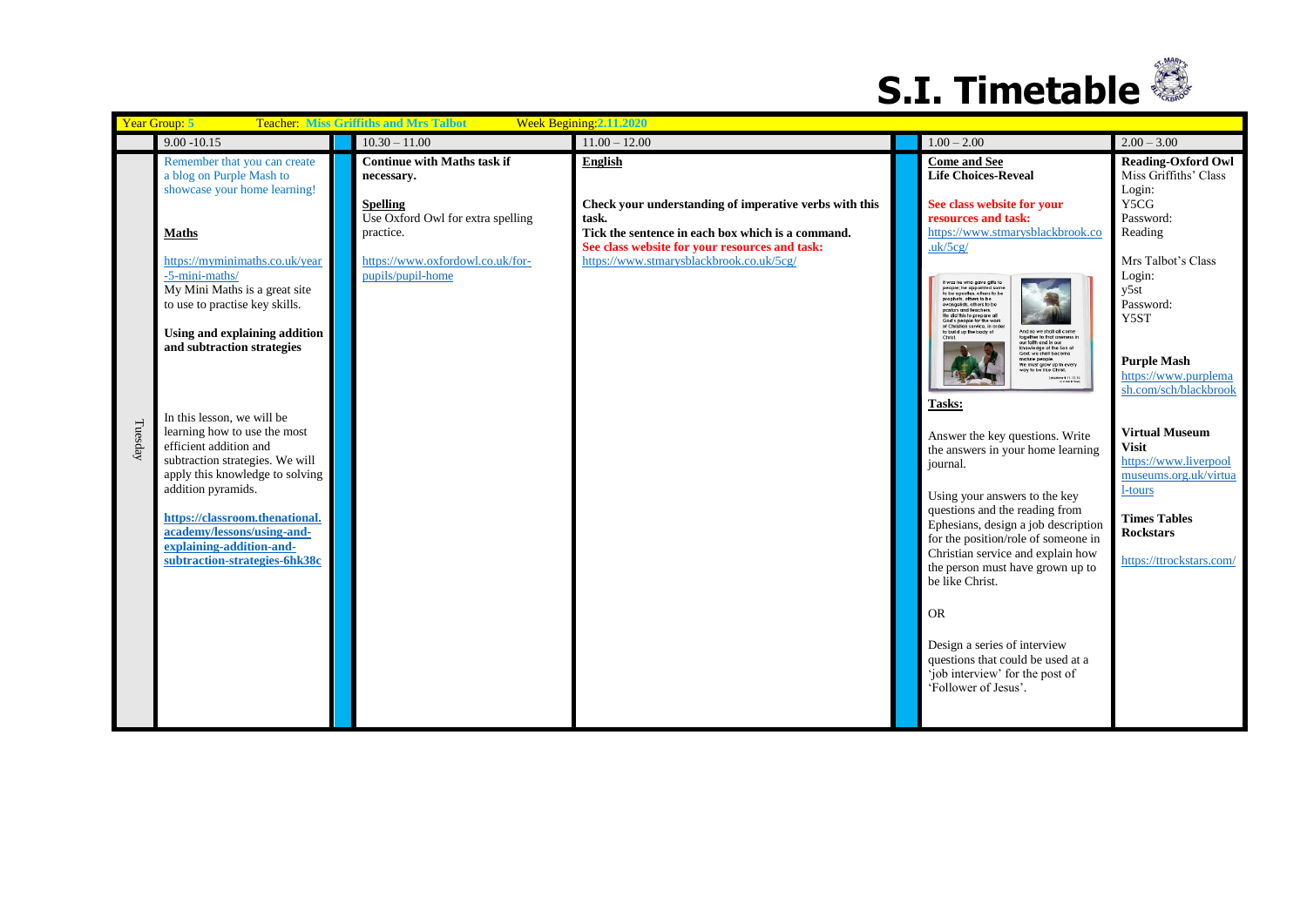

|           | Week Begining: 2.11.2020<br>Year Group: 5<br><b>Teacher: Miss Griffiths and Mrs Talbot</b>                                                                                        |                                                                                                          |                                                                                                                                   |  |                                                                                                                                                 |                                                                                                    |
|-----------|-----------------------------------------------------------------------------------------------------------------------------------------------------------------------------------|----------------------------------------------------------------------------------------------------------|-----------------------------------------------------------------------------------------------------------------------------------|--|-------------------------------------------------------------------------------------------------------------------------------------------------|----------------------------------------------------------------------------------------------------|
|           | $9.00 - 10.15$                                                                                                                                                                    | $10.30 - 11.00$                                                                                          | $11.00 - 12.00$                                                                                                                   |  | $1.00 - 2.00$                                                                                                                                   | $2.00 - 3.00$                                                                                      |
|           | Keep going with your learning!<br>We hope that you enjoy today's<br>learning. You are halfway<br>through the week now.                                                            | <b>Continue with Maths task if</b><br>necessary.<br><b>Spelling</b><br>Use Oxford Owl for extra spelling | English<br>Tasks:<br>Explore the slide all about instructional writing features.<br>Read all about how to care for a mouskin pet. |  | <b>Science</b><br>See class website for your<br>resources and task:                                                                             | <b>Reading-Oxford Owl</b><br>Miss Griffiths' Class<br>Login:<br>Y5CG<br>Password:                  |
|           | <b>Maths</b>                                                                                                                                                                      | practice.                                                                                                | What features of an instruction text can you spot?<br>Plan your own set of instructions about how to care for this                |  | https://www.stmarysblackbrook.co<br>uk/5cg/                                                                                                     | Reading                                                                                            |
|           | https://myminimaths.co.uk/year<br>-5-mini-maths/<br>My Mini Maths is a great site<br>to use to practise key skills.                                                               | https://www.oxfordowl.co.uk/for-<br>pupils/pupil-home                                                    | pet.<br>See class website for your resources and task:<br>https://www.stmarysblackbrook.co.uk/5cg/                                |  | Task:<br>Describe the differences in the life<br>cycles of an amphibian and an<br>insect by exploring complete and<br>incomplete metamorphosis. | Mrs Talbot's Class<br>Login:<br>y5st<br>Password:<br>Y5ST                                          |
|           | Adding and subtracting using<br>multiples of 10, 100, 1000, 10<br>000 and 100 000                                                                                                 |                                                                                                          |                                                                                                                                   |  |                                                                                                                                                 | <b>Purple Mash</b><br>https://www.purplema<br>sh.com/sch/blackbrook                                |
| Wednesday | In this lesson, we will learn<br>how to use the 'derived facts'<br>and 'make 10' strategies to<br>solve equations involving<br>multiples of 10, 100, 1000, 10<br>000 and 100 000. |                                                                                                          |                                                                                                                                   |  |                                                                                                                                                 | <b>Virtual Museum</b><br><b>Visit</b><br>https://www.liverpool<br>museums.org.uk/virtua<br>1-tours |
|           | https://classroom.thenational.ac<br>ademy/lessons/adding-and-<br>subtracting-using-multiples-of-<br>10-100-1000-10-000-and-100-<br>$000-60$ upcc                                  |                                                                                                          |                                                                                                                                   |  |                                                                                                                                                 | <b>Times Tables</b><br><b>Rockstars</b><br>https://ttrockstars.com/                                |
|           |                                                                                                                                                                                   |                                                                                                          |                                                                                                                                   |  |                                                                                                                                                 |                                                                                                    |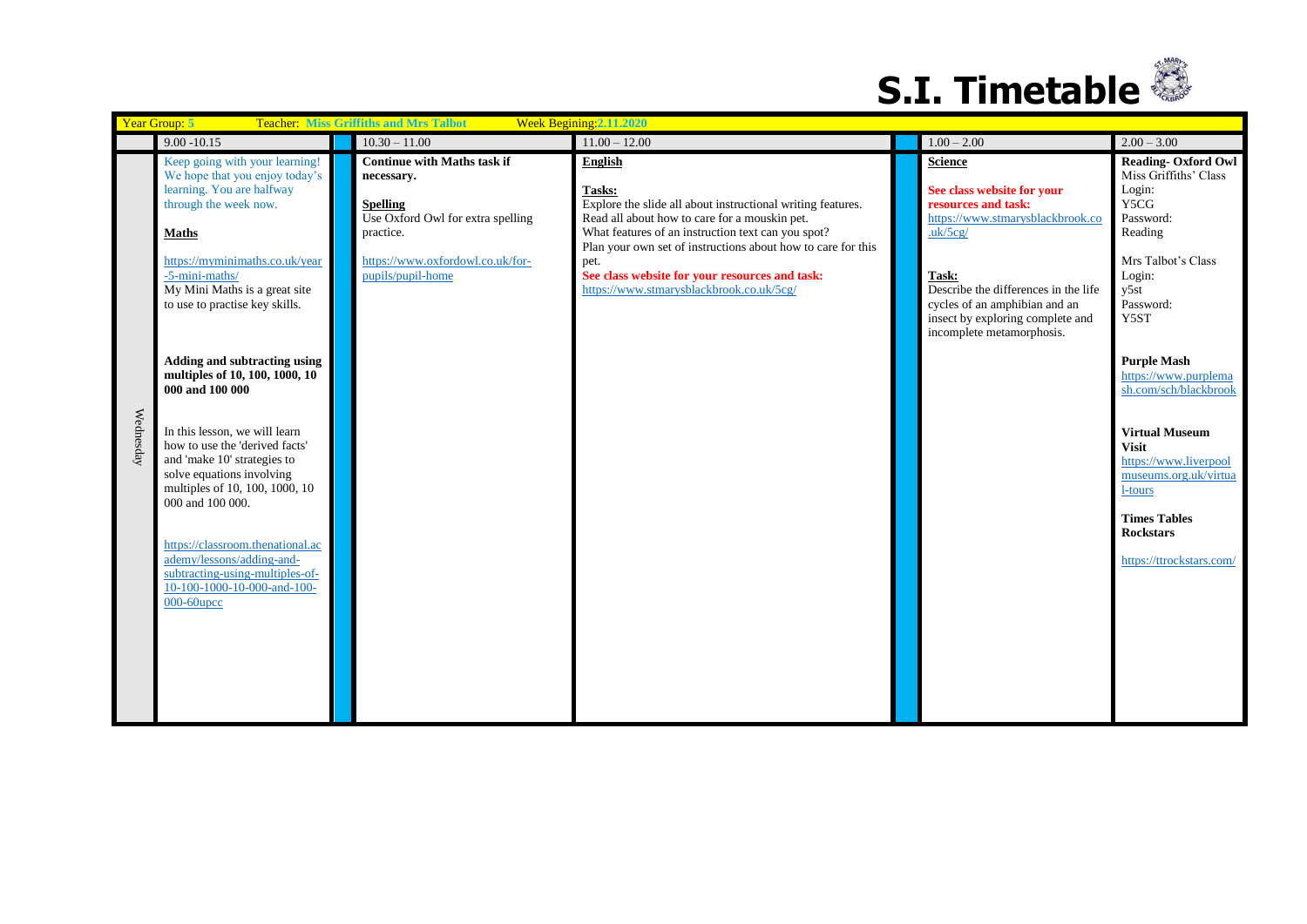

| Year Group: 5<br><b>Teacher: Miss Griffiths and Mrs Talbot</b><br>Week Begining: 2.11.2020 |                                                                                                                                                                                                                                                                                                                                                                                                                                                                               |                                                                                                                                                                                      |                                                                                                                                                                                                  |  |                                                                                                                                               |                                                                                                                                                                                                                                                                                                                                                                                                 |  |
|--------------------------------------------------------------------------------------------|-------------------------------------------------------------------------------------------------------------------------------------------------------------------------------------------------------------------------------------------------------------------------------------------------------------------------------------------------------------------------------------------------------------------------------------------------------------------------------|--------------------------------------------------------------------------------------------------------------------------------------------------------------------------------------|--------------------------------------------------------------------------------------------------------------------------------------------------------------------------------------------------|--|-----------------------------------------------------------------------------------------------------------------------------------------------|-------------------------------------------------------------------------------------------------------------------------------------------------------------------------------------------------------------------------------------------------------------------------------------------------------------------------------------------------------------------------------------------------|--|
|                                                                                            | $9.00 - 10.15$                                                                                                                                                                                                                                                                                                                                                                                                                                                                | $10.30 - 11.00$                                                                                                                                                                      | $11.00 - 12.00$                                                                                                                                                                                  |  | $1.00 - 2.00$                                                                                                                                 | $2.00 - 3.00$                                                                                                                                                                                                                                                                                                                                                                                   |  |
| Thursday                                                                                   | <b>Maths</b><br>https://myminimaths.co.uk/ye<br>ar-5-mini-maths/<br>My Mini Maths is a great site<br>to use to practise key skills.<br>Adding and subtracting using<br>the 'round and adjust'<br>strategy<br>In this lesson, we will learn<br>how to use the 'round and<br>adjust' strategy to solve<br>addition and subtraction<br>equations.<br>https://classroom.thenational.<br>academy/lessons/adding-and-<br>subtracting-using-the-round-<br>and-adjust-strategy-chk64e | <b>Continue with Maths activities if</b><br>necessary.<br><b>Spelling</b><br>Use Oxford Owl for extra spelling<br>practice.<br>https://www.oxfordowl.co.uk/for-<br>pupils/pupil-home | <b>English</b><br>Task: Write your own set of instructions about how to care<br>for a mouskin pet.<br>See class website for your resources and task:<br>https://www.stmarysblackbrook.co.uk/5cg/ |  | <b>Science</b><br>See class website for your<br>resources and task:<br>https://www.stmarysblackbrook.co<br>uk/5cg/<br><b>End of Unit Quiz</b> | <b>Reading - Oxford</b><br>Owl<br>Miss Griffiths' Class<br>Login:<br>Y5CG<br>Password:<br>Reading<br>Mrs Talbot's Class<br>Login:<br>y5st<br>Password:<br>Y5ST<br><b>Virtual Museum</b><br><b>Visit</b><br>https://www.liverpool<br>museums.org.uk/virtua<br>1-tours<br>Don't forget to check<br>out this link for<br>informative and<br>exciting virtual tours<br>of different<br>exhibitions. |  |